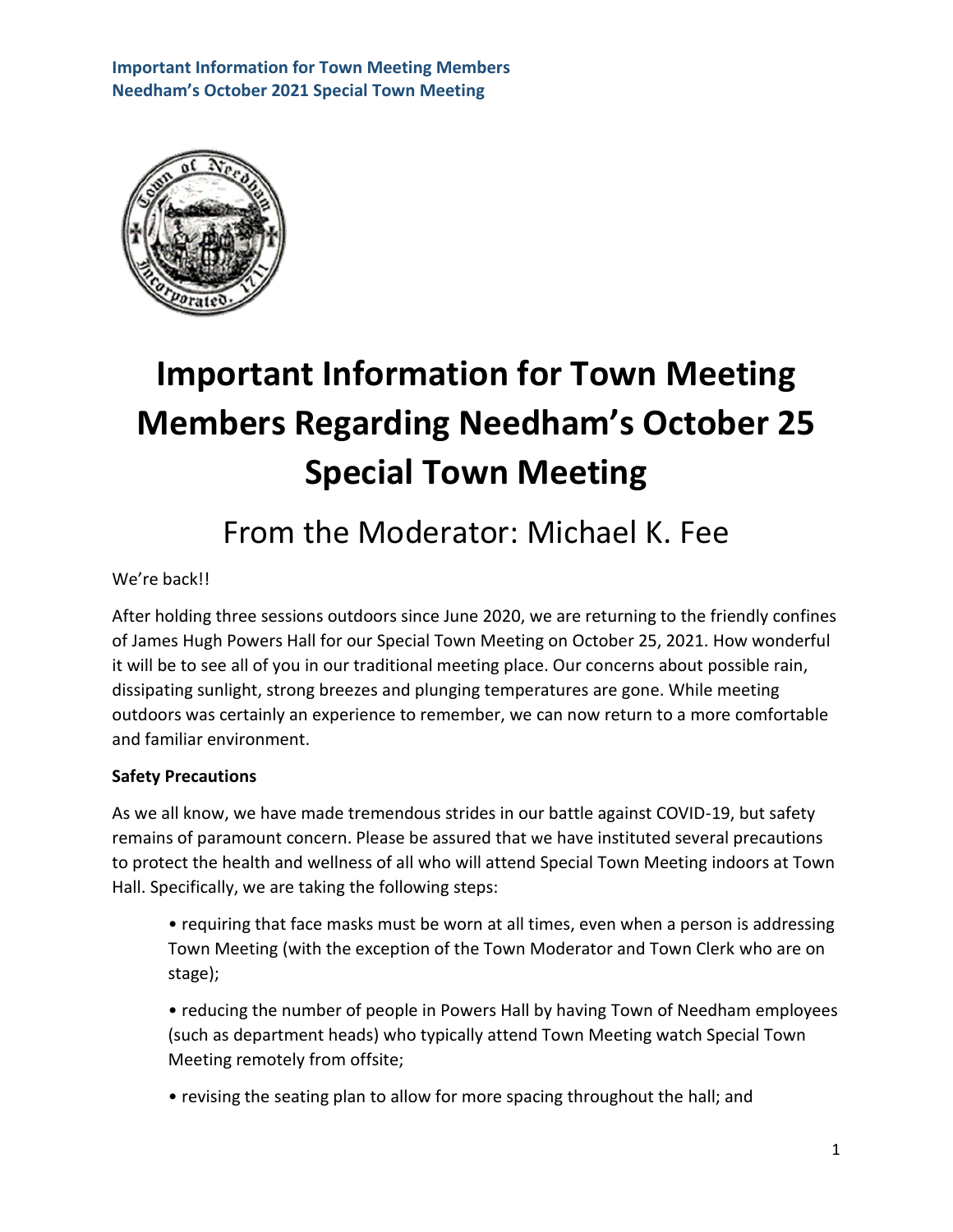• utilizing standing microphones rather than passed hand-held mics. As we did at the outdoor meetings, when recognized by the Moderator, move to the nearest standing mic to speak and leave your mask on your face.

In addition, the Town's Building Maintenance Division has inspected the ventilation system that serves the Great Hall and installed MERV-13 filters to maximize the indoor air quality. The HVAC system is operating optimally, bringing fresh air into the building meeting the American Society of Heating, Refrigerating and Air-Conditioning Engineers (ASHRAE) standards. Windows may be cracked to allow additional outside air to circulate, but they cannot be opened wide, or it will defeat the efficiency of the HVAC system. The airflow from the slightly open windows may impact the indoor temperature and it may be chilly for Members seated near the windows. We recommend bringing an extra layer to provide warmth.

As a reminder, please do not attend Town Meeting if you have been diagnosed with COVID-19 in the last 10 days or were exposed to someone with COVID-19 in the last 14 days. Please stay home if you are feeling unwell or have any of the following symptoms:

- Cough;
- shortness of breath;
- fever; or
- loss of taste or smell.

If you are feeling sick or even just a little "under the weather," please prioritize the health and wellness of yourself and the community and do not attend Special Town Meeting.

If you are eligible for a 3rd (booster) COVID-19 Pfizer vaccine and you wish to receive it in advance of Special Town Meeting, you may make an appointment with Needham Public Health at<https://home.color.com/vaccine/register/needham> or find an alternative location nearby at <https://vaxfinder.mass.gov/>

### **The Warrant, Warrant Articles, Presentations**

The Special Town Meeting Warrant contains 12 Articles, two of which are resolutions requested through Citizen Petitions. While circumstances do change, as of this writing, I anticipate that all these Articles will be presented for your consideration and vote on October 25.

Although we are returning to Powers Hall, we are still mindful of public health concerns that militate in favor of keeping our meeting more condensed than in the past and minimizing the length of time we convene. Our experience during the last year has provide us with some innovations that help promote this goal. One is viewing the presentations of proponents of the Articles and the Finance Committee in advance of the meeting. For the upcoming Special Town Meeting, we will continue this practice. Members are encouraged to view the video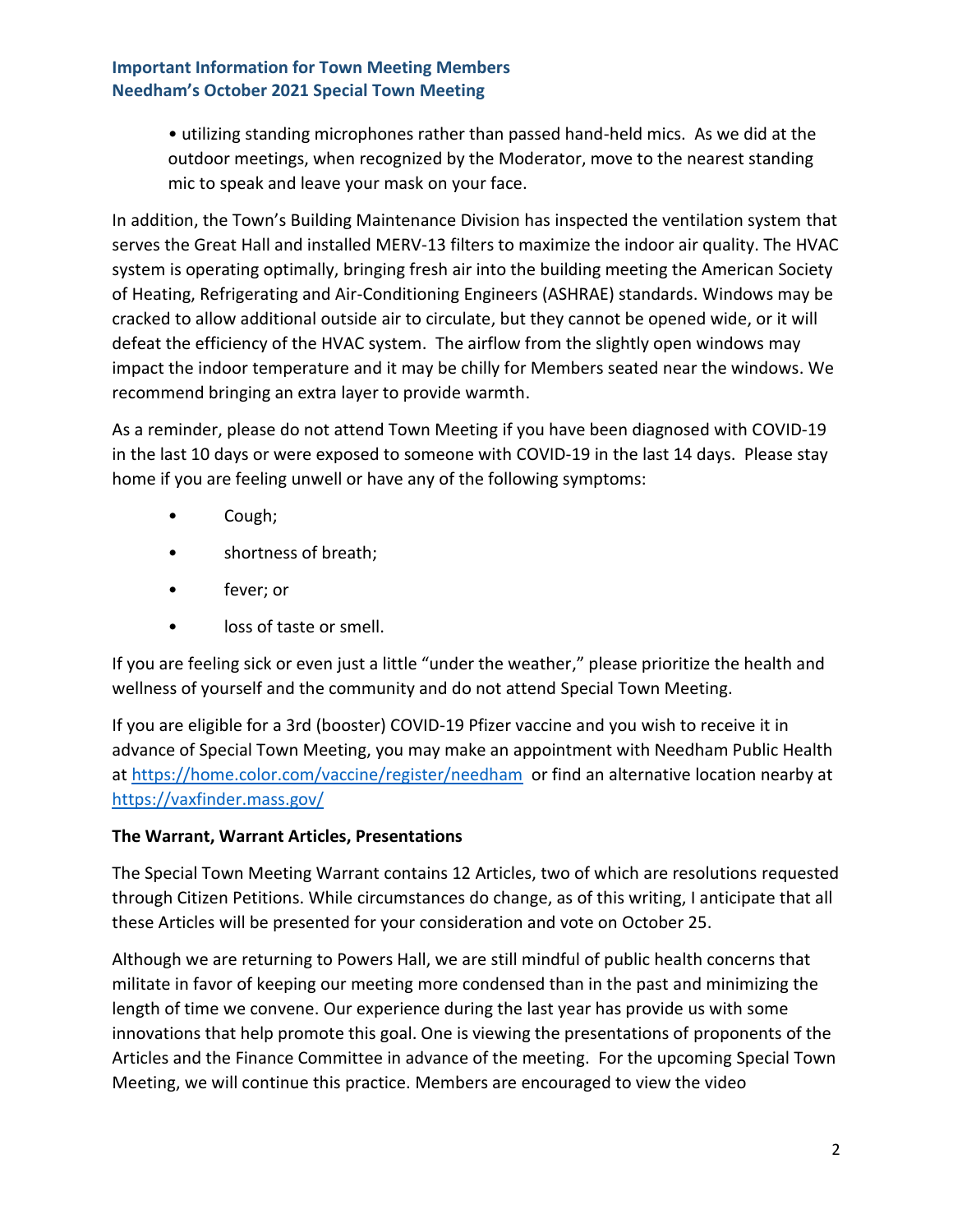presentations on the Town's YouTube page [http://needhamma.gov/needhamyoutube.](http://needhamma.gov/needhamyoutube) Videos should be available through the Town website after October 16.

Supporting materials will also be posted in advance. There will be no materials distributed at the meeting and the table full of materials customarily situated at the rear of the hall will not exist.

While the videos have proven to be very popular with many Members, my review of the actual number of "Views" each presentation received in advance of our Annual Town Meeting in May revealed that nowhere near the total number of Town Meeting Members accessed the videos in advance. One advantage to in-person presentations is that everyone sees and hears the same thing. As Moderator, I want to see the largest possible number of people informed about the matters before Town Meeting. The more informed you are as a Town Meeting Member, the more effective you are as a representative. For this reason, I will ask Proponents and the Finance Committee to make live, in-person remarks at Special Town Meeting that last no longer than FIVE MINUTES. This is not intended to replace or repeat the content of the videos. Rather, the intent is for the speakers to remind Town Meeting Members of the subject matter of an Article and then summarize the proponents' and Finance Committee's views. After these brief remarks, we will turn to discussion. I will seek your unanimous consent to establish this process for this meeting.

Another innovation we are keeping for this meeting is the ability to ask questions in advance of Town Meeting. The Town has created a dedicated email address where Members and the public may submit questions to the proponents or the Finance Committee in advance for Special Town Meeting. Questions will be answered on the Town Meeting website in advance of the meeting. Questions can be emailed to [townmeeting@needhamma.gov.](mailto:townmeeting@needhamma.gov)

#### **Participating in Town Meeting**

As mentioned above, standing microphones will be placed around the seating areas. Members are asked to use the closest microphone if they wish to speak. Members should try not to touch the microphones and should remain at a distance from the microphone as delineated by the marking around the stand. The Marshal will help direct you to a microphone and if necessary, adjust it for you.

If a member cannot walk to or stand at a microphone, they should contact the Town Manager's office in advance for an accommodation. Please contact **TownMeeting@needhamma.gov** or call 781-455-7500 extension 0.

#### **Arriving at Special Town Meeting and Departing**

When we are not in session doing our work, Town Meeting has always provided enjoyable opportunity to see familiar faces and socialize. For now, I ask you to refrain from this activity. When you arrive, please do not congregate in groups. Please proceed to directly to your seat.